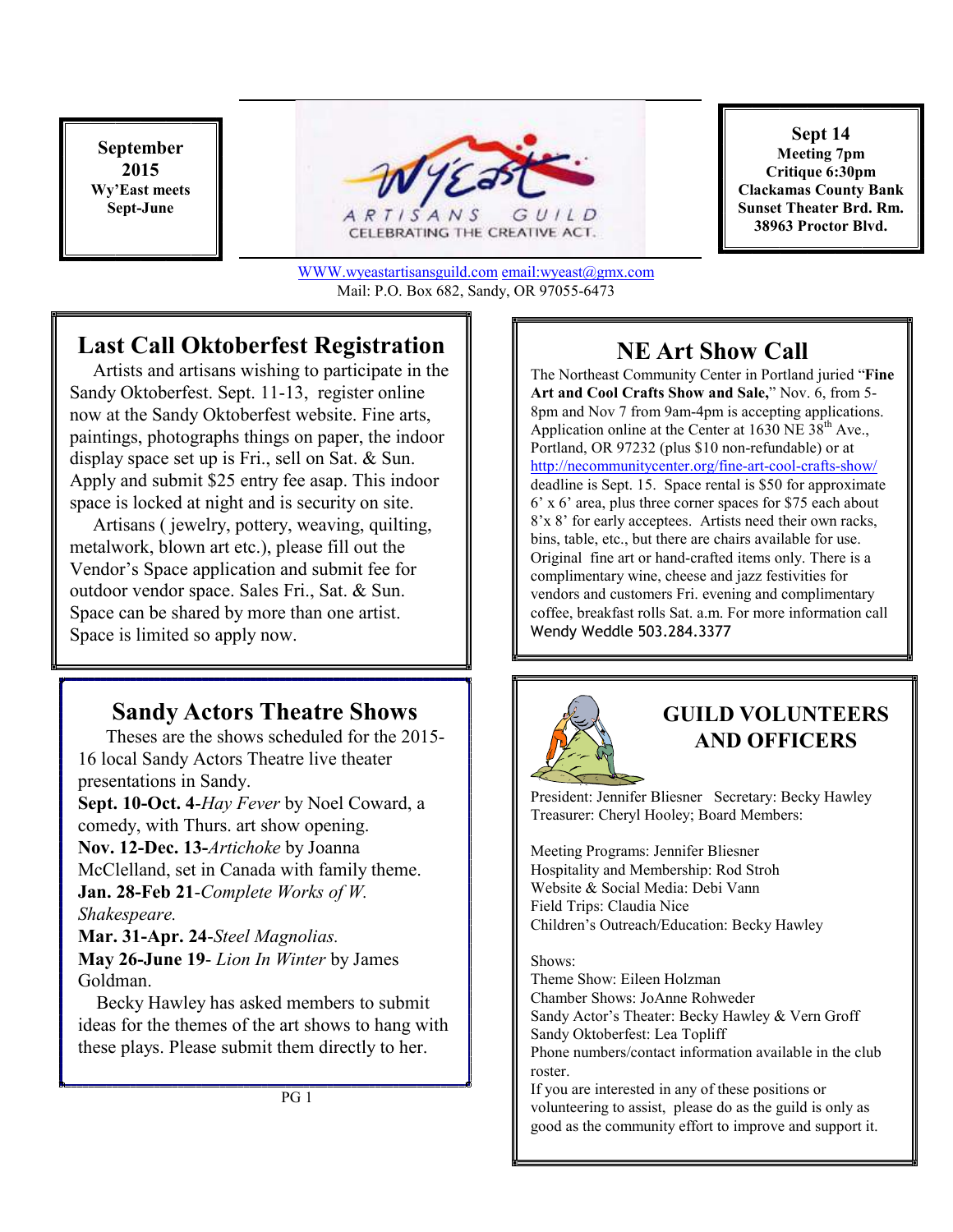# **Gresham Art Shows**

 For those who enjoy participating in or visiting the Gresham Art Shows, this is the remaining 2015 schedule.

Through Aug. 6 -*Backyards*.

**Aug. 11-Oct. 1**-*Weather Conditions*, Reception Aug. 25, Curator Contact: Cathy Huntington, cat.hunt@frontier.com Caroline Green, Steve Piper, CindyLenig-Cossu

**Oct. 6-Dec. 3**- *The Black and White Show*, artist reception Oct. 13- Curator Contact: Michael Anderson, mrande@teleport.com Connie Otto, Steve Laveson, Cindy Lenig-Cossu

**Dec. 8 - Feb. 4** - *Oregon Through My Eyes*, Curator Contact: Cassie Fisher,

cfisherpainting2012@gmail.com Lisa Rose Musselwhite, CathyHuntington, Michael Anderson The Gresham Visual Arts Gallery in the Public Safety and School Building 1331 NW Eastman Parkway, Gresham, OR 97030 (Adjacent to Gresham City Hall). Open M.-F. 8am-5pm, excl. holidays.

# *HIGH FIVE, guild Successes*

**Vern Groff & Eileen Holzman** were both accepted into the Watercolor Society of Oregon show starting in October in Hermisten.

**Rod Stroh** sold several photos in July and August. Way to go Rod.

**Steve Ludeman** has a watercolor in the current Gresham Art Show.

*If you sold an art project or won an award on one, please let us know so we can congratulate you.* 

### **A Brief History of Quilting Cont.**

 Prior to 1830, abolitionists held grand fairs to raise both awareness and money for their cause, sometimes including anti-slavery poems and sayings. During the civil war, women on both sides made quilts for money for the war effort bed coverings for soldiers using practical patterns and fabrics. Very few have survived due to their heavy use.

Quilting became a favored activity of the Anabaptist (Amish) sect after emigrating to the United States and Canada from Germany and Switzerland over 250 years ago. Often used as the only decoration in a simply furnished home. Their quilts have become collectors' items all over the world.

Crazy quilts in the  $19<sup>th</sup>$  century were made of abstract shapes sewn randomly together often embroidery was used to embellish the quilt. Art quilts evoled from crazy quilt, where cloth and thread became the tools to create works of art.

The art of quilting was once a large part of women and young girl's life. Over time is has become a popular hobby. The time, effort and creativity make these "fabric sandwiches" not only expensive to create and sometimes purchase, but produces a priceless family heirloom to pass down from generation to generation.

VVVVVVVVVVVVVVVVVVVVVVVVVVVVVV

Next Month -